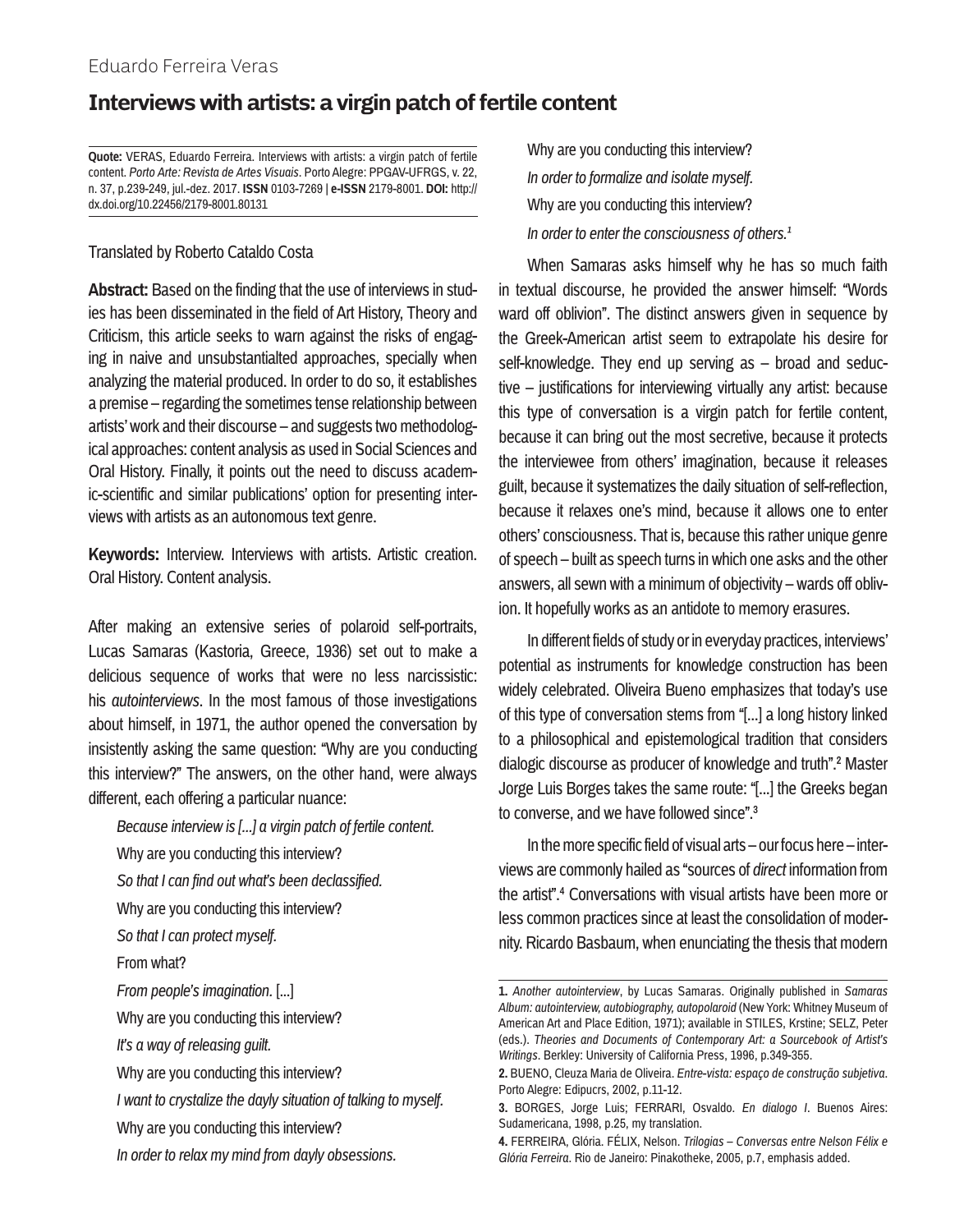art would correspond to a "particular assemblage" between visual and verbal, underscores the "proliferation of discourses" that comment on propositions made by Courbet, Manet and his contemporaries: "[...] 19<sup>th</sup>-century men are not silent, they are not dumb and they begin the insistent and continuous activity of speaking and writing based on images". The author lists: that is the moment of the outbreak not only of art criticism but also of "theoretical texts, artists' texts, chronicles, biographies, essays, manifestoes and studies in art history".<sup>5</sup> He does not mention it, but he could have included *interviews* with artists.

A quick example: Marcel Duchamp's biographer Calvin Tomkins details how much the French artist was under high pressure by reporters when he moved to New York in 1915. They wanted to know what he had to say about the American woman ("the most intelligent of all", replied Duchamp), about the already verifiable transfer of the center of diffusion of modern art from France to the United States ("the country of art of the future", the rebel from Upper Normandy pointed out) and about the war ("Personally, I must say that I am in favor of combat invasions, but with arms crossed", he joked).<sup>6</sup>

From that moment on the motivation for interviews, almost invariably led by journalists, had to do with building and fixing what Edgar Morin would call the *new Olympus*, where artists embody *Olympians* themselves: beings that mass culture raises to the status of superhumans, like movie stars, sports champions, politicians, writers, musicians and also visual artists, especially painters.7 The press tries to present them in a deifying way, while peeping at their private lives and their impressions in search of the most mundane essences, which would stimulate readers' identification and desires. On the other hand, since the crystallization of the informational paradigm of journalism, which is going to feed mainly on interviews, artists seem to perceive the possibility of using these conversations to publicize their works, their images and their ideas. Tomkins even gets surprised when Duchamp did not take advantage of the insistent presence of reporters around him: "If he wanted, Duchamp could have certainly used the interviews to promote his career as an artist".8

Then the 1950s saw a real boom in this text genre. Glória Ferreira relates that explosion both with the Pop Art phenomenon and its interest in mass communication (The magazine conceived by Andy Warhol was not called *Interview* by chance) and with the decline in manifestoes and art programs of the historical vanguards at that time. One format rose while the other was eclipsed.<sup>9</sup>

In 1965, Katherine Kuh's launched her work *The Artist's Voice*, a collection of interviews with 17 artists who were young or at the peak of their production, born or based in the United States. In the interviews, the author points out the possibility of giving voice to those who speak less:

Over the years, art critics and historians have been active in studying the value of these painters and sculptors, discussing their key works, assigning them motives, interpreting them, and "arranging" them into divisions. It is only fair that artists have an opportunity to respond by confirming or denying the allegations about them. 10

Something along these lines is also mentioned by Kristine Stiles and Peter Selz. Researchers say that the "unprecedented" expansion of the traditional categories of painting, sculpture, printmaking and drawing in the 1960s and 70s coincides with artists' adoption of a variety of textual practices, which would include statements and interviews, especially in newspapers and magazines edited by artists themselves. Stiles notes that, although their rigor rarely equals that of critical texts, the interviews would have the notorious advantage of offering "access to spontaneous thought", absent in "self-conscious theoretical discourses".<sup>11</sup>

More recently, in the 1990s, interviews with artists would fill *a void*, according to Swiss journalist Gabrielle Detterer. Under that perspective, dialogues would be at an intermediate point between scholarly-philosophical essays of high erudition and – immediate and light – more popular forms of communication. Interviews with artists, Detterer stresses, would rather be equivalent to the "desire for transparent communicating". Their inherent characteristics would be hybridity, fragmentation, authenticity and a polyfunctional spirit. In those conversations, the author says, the artist provides both sophisticated reflections on aesthetics and philosophy of art and divesions

**<sup>5.</sup>** BASBAUM, Ricardo. *Além da pureza visual*. Porto Alegre: Zouk, 2007, p.26-27. **6.** TOMKINS, Calvin. *Duchamp: uma biografia*. São Paulo: Cosac Naify, 2004, p.171-175.

**<sup>7.</sup>** MORIN, Edgar. *Cultura de massa no século XX: o espírito do tempo*. Rio de Janeiro: Forense Universitária, 1990.

**<sup>9.</sup>** FERREIRA, Opus cit., p.7.

**<sup>10.</sup>** KUH, Katharine. *Diálogo com a arte moderna*. Rio de Janeiro: Lidador, 1965, p.19. **11.** STILES; SELZ, Opus cit., p.3-4.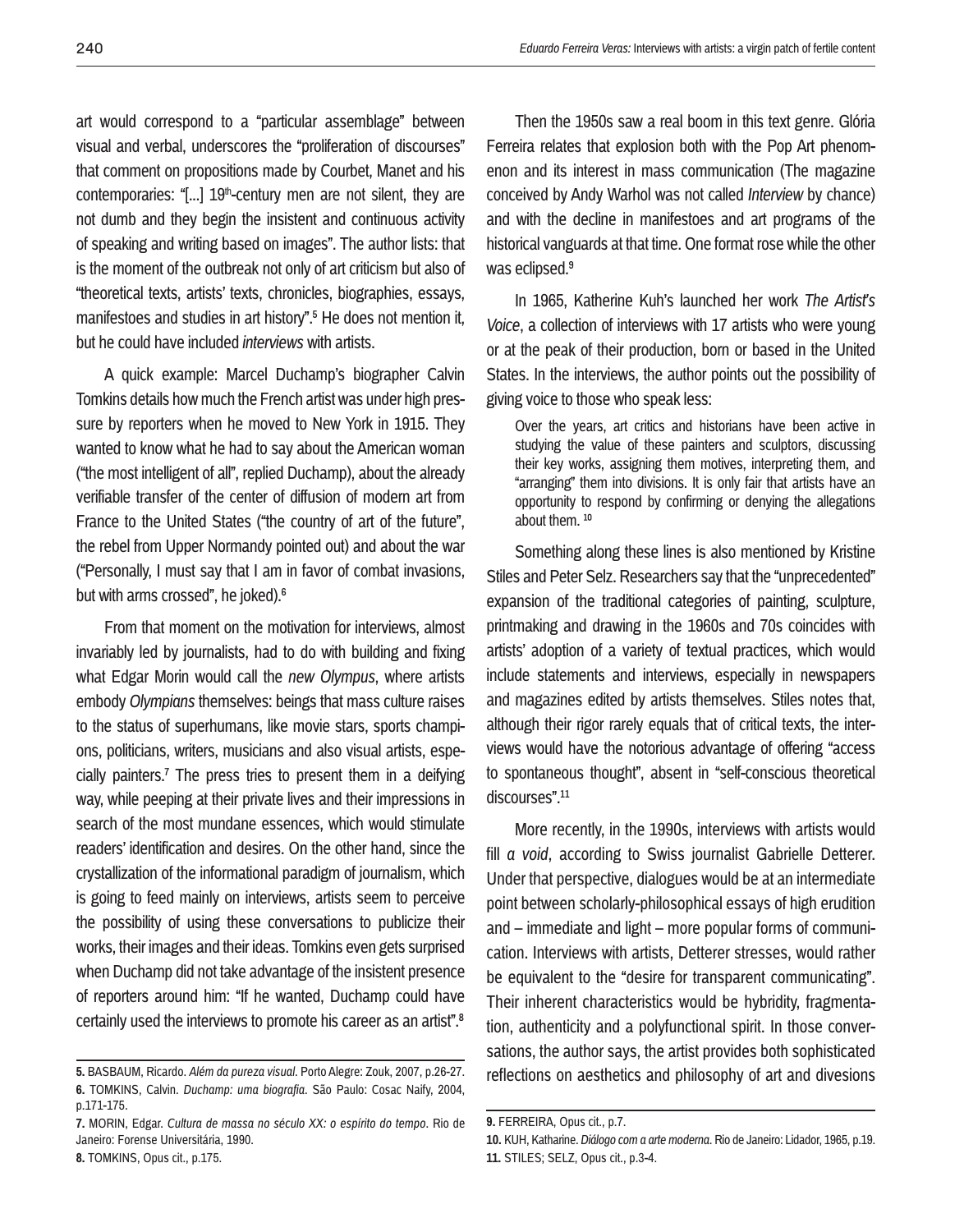and small facts: "Precise thoughts and miscellany collide. The simultaneity of everyday language and the diction of art theory links separate worlds".12

Detterer points to something that also appears in Ferreira, Kuh or Stiles in almost the same words: the interview emerges as a *direct source* of contact between artists and the public, free from critics' interpretive interventions. There would be a "return to the artist as the origin of the discourse on art"13 in these conversations.

So far, in this article, I have conducted a brief chronological review of what would be a possible history of *interviews with artists*, highlighting characteristics that, throughout the  $20<sup>th</sup>$  century, have been established as very typical of this quite unique kind of colloquy: their condition as the *most direct source* to artists' thinking in comparison with other types of texts, their aspect of *promoting* careers and personalities, their access to what is *most spontaneous and most transparent*, their alternative status over the sometimes forceful interpretations of art criticism. However, I should emphasize two principles that I find dear to interviews: a first, more general one, and another one specifically related to dialogues with artists:

(1) an interviewee's ideas almost never correspond to readymade, uniform and finished maxims awaiting only the right time to be uttered and give voice to those who do not have it. In bestcase scenarios, thoughts take shape precisely in their contact with the other – the one who is willing to ask and listen;

(2) artists, however welcome they may be into the construction of discourses about their works, do not always know exactly what they did. It is better not to over-idealize the strenght of what they say. Moreover, they are not necessarily the most authoritative or competent interpreters of their own production. It makes no sense to seek the unveiling of a single, unshakable *truth* in their words.

As a bibliographical review, it should be clarified that the topic of interviews with visual artists, despite the dissemination of their practice, has not gotten much attention in Brazil. Apart from forewords and introductory texts in interview books, attempts to discuss what is unique in those conversations are rare. We have the stimulating reflections of historian and communicologist Ricardo Santhiago, which examine oral sources and art more generally – rather than specifically of visual arts – and address the issue from another field of observation: unlike me, he understands Oral History as an already consolidated and institutionalized *field of knowledge* rather than a methodology. Santhiago wonders why Oral History devotes so little attention to artistic creation, when the latter would have so much to contribute.14 This is one of the points in which our approaches converge: I also believe that Oral History provides us with very powerful conceptual and theoretical tools, especially to analyze the statements collected. I see it as a methodology available among others for application in my field of studies: Art History or, more broadly, Art History, Theory and Criticism. Santhiago and I also share the notion that, prior to fixing an ideal system or technique, we should be open to the multifocal research ambitions and the effective exercise of transdisciplinarity. These two issues will be taken up later in this article.

Finally, I come to the moment when I would not like to sound excessively vain, but I will have to quote my own Master's dissertation and its developments as reference texts. The work, defended in 2006, discussed the use of interviews with artists and its specifics in studies about the creation process.15 Since I came from an experience of over ten years in the practice of daily journalism dedicated mainly to interviews with artists, I was intrigued by the fact that academics so often chose to naturalize those conversations and rarely made it clear that there was indeed a methodology being applied and that its use should be discussed.

This article resumes issues that were discussed there, seeking to update them in the light of the recent debate with Ricardo Santhiago and my own experience as a professor at

**<sup>12.</sup>** DETTERER, Gabriele (ed.). *Art recollection – Artists' interviews and statements in the Ninethies*. Ravena: Danilo Montanari/Exit/Zona Archives Editori, 1997, p.12. **13.** Idem, ibidem, p.12, emphasis added.

**<sup>14.</sup>** SANTHIAGO, Ricardo. História Oral e as artes: percursos, possibilidades e desafios. In: *História Oral*, v. 16, no. 1, Jan./Jun. 2013, p.168. **15.** From three case studies, examining works by Anico Herskovits, Jailton Moreira and Maria Helena Bernardes, I used to conduct interviews with these artists and discuss the nature and reading possibilities suggested by the conversations. My main theoretical-disciplinary axis was focused on the studies of work documents, according to views of so-called Genetic Criticism. See VERAS, Eduardo. *Entre ver e enunciar – O uso da entrevista em estudos sobre o processo de criação artística*. Graduate Program in Visual Arts. Federal University of Rio Grande do Sul. Master's Dissertation. Porto Alegre, 2006. Afterwards I published the chapter in: VERAS, Eduardo. Diante do enigma. In: ASSIS BRASIL, Luiz Antonio de; DOVAL, Camila Canali; SILVA, Camila Gonzatto da; SILVA, Gabriela (eds.). *A escrita criativa – Pensar e escrever literatura*. Porto Alegre: Edipucrs, 2012, p.138-157. More recently I resumed those issues in VERAS, Eduardo. História Oral e História da Arte: aproximações. In: SANTHIAGO, Ricardo (ed.). *História oral e arte: narração e criatividade*. São Paulo: Letra e Voz, 2016, p.137-162, and in a communication at the  $26<sup>th</sup>$  Meeting of the Brazilian Committee of Art History, Salvador, 2017, still unpublished as text.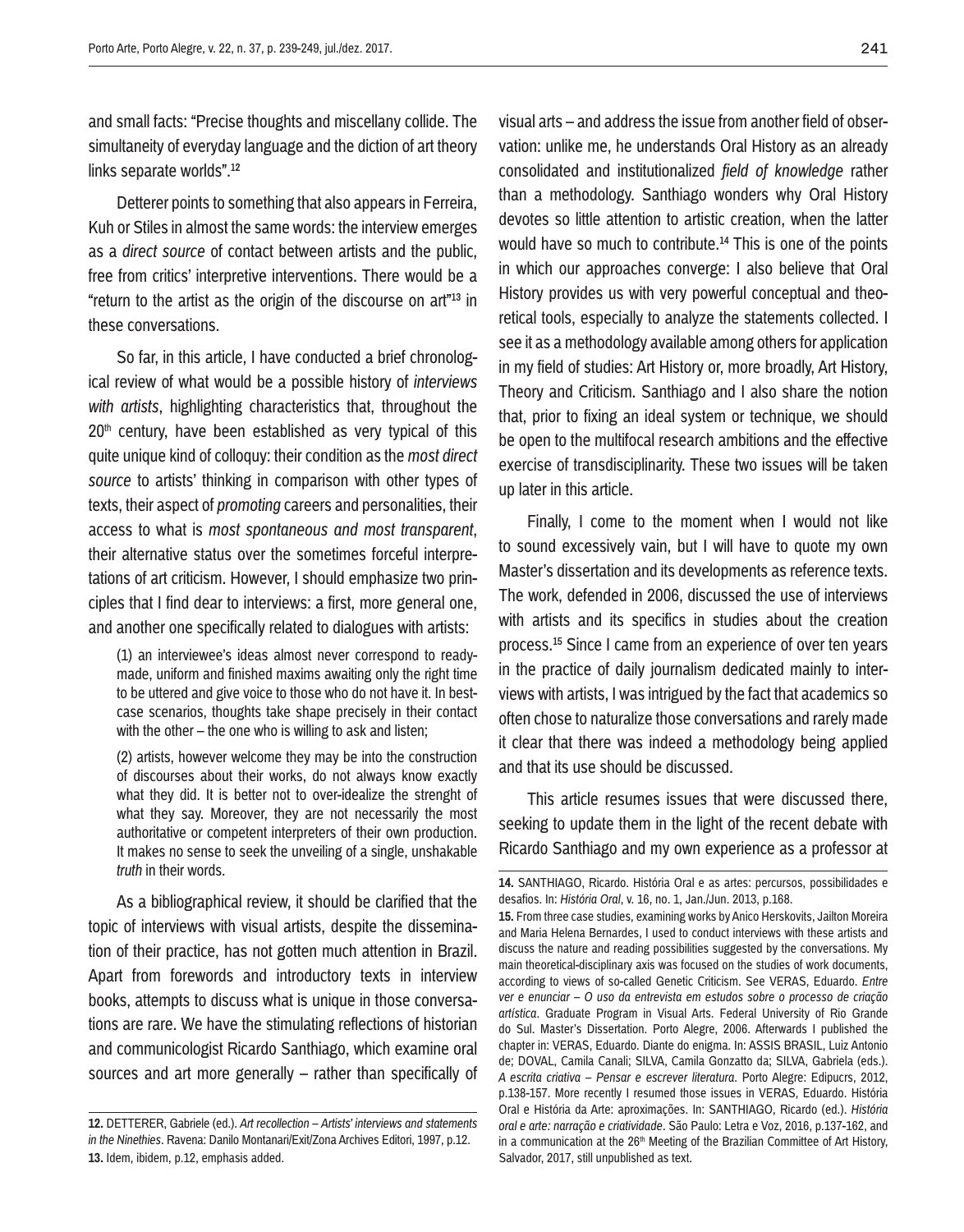the UFRGS Institute of Arts, teaching specific courses on interviews with artists and following research conducted by Undergraduate and Graduate students.16

My specific focus in this article  $-1$  finally announce it  $-$  is on interviews with artists within an academic context. However interesting they may be, I will not discuss propositions such as those made by Swiss curator Hans Ulrich Obrist, who thinks of interviews as *performance zones* that can take the form of *conversation marathons* and often give rise to books or curatorial projects.17 Nor will I approach artists who use interviews or autointerviews in their works, like British artist Michael Craig-Martin<sup>18</sup> or Lucas Samaras as already mentioned. However, I will keep in mind the notion that the interview can function as a virgin patch of fertile content.

## **II**

Interviews with artists may not yet be a fever or a fad in academic circles in Brazil and abroad, but in any case they are widely disseminated in the textual narratives and other modes of discourse: dialogues, especially when they focus on authors' creation processes and motivations, appear as a really fine instrument for knowledge creation. As an example, we might examine, although briefly, works from the UFRGS Bachelor of Arts History and its correlate in the Graduate Program in Arts at the same institution: the emphasis on Art History, Theory and Criticism.19 Of the 34 PhD theses defended there since the first class started in 2005, 18 resorted to interviews.20 That is more than half. Among master's dissertations in the same

period from 2005 to 2017, the figures are even more stunning: 38 out of 63 new masters in the emphasis on Art History, Theory and Criticism used interviews – that is, more than 60%.21 In the Bachelor's Degree in Art History, since the first class graduated in 2013 to the most recent one in 2016, ten out of 19 students used interviews in their final monographs.<sup>22</sup>

While the figures stand out for the number of academic works that rely on interviews among their documentary sources, the data can be even more surprising. Few of those researchers submit the statements they help to create to some sort of systematic analysis. Of the 18 theses whose sources include interviews, only four carry out some kind of critical analysis of the material. Of the 38 dissertations with interviews, only six say that the statements are subjected to some treatment. Only one of the ten final course works announces such reflective disposition. It is certainly possible that, even without making it explicit, undergraduate and graduate researchers subjected their oral sources to some kind of judgment. They probably did not. Or at least they were not aware of doing it.

This may result in certain methodological weakness, certain lack of rigor. There is a risk of naively treating the statements collected while wasting their nuances, selections typical of memory-based narratives and their inevitable forgotten points. Hence, by neglecting a more systematized analysis we often end up with less vigorous interpretations. The general quality of the works tends to be compromised.

Having said that, I come to the heart of this communication: the suggestion of at least two different interpretive models that would help avoid these weaknesses when addressing interviews. However, before moving on to them I propose adopting a potentially encouraging assumption.

I recommend that, during the distinct steps of conversations with artists, from preparation to the interview itself, and finally, when examining the material, researchers keep in mind that

**<sup>16.</sup>** *Laboratory of Research in Art History* is a mandatory 60-hour course focused on research using interviews. It is in the  $6<sup>th</sup>$  semester in the curriculum of the Art History Degree. I taught the special elective course *Interviews with Artists: Uses, Specificities and Methods* to Master's and PhD classes at PPGAV/UFRGS in 2013 and 2017.

**<sup>17.</sup>** Obrist discusses the concepts of *performance zone* and *interview marathon* in an interview with Marcelo Rezende, in OBRIST, Hans Ulrich. *Arte agora!: em cinco entrevistas*. São Paulo: Alameda, 2006, p.99-114.

**<sup>18.</sup>** At the installation *An Oak Tree*, first presented in 1973, Craig-Martin includes, on the wall, next to a glass of water, an autointerview in which he narrates and discusses how he transformed that object into a tree.

**<sup>19.</sup>** I choose these courses in which I teach not only because of my closeness, but rather because the theses and dissertations defended there as of 2005 are available on the program's website: https://www.ufrgs.br/ppgav/defesas/#page. The same applies to Final Course Works of the UFRGS Bachelor of Art History, available at Lume: http://www.lume.ufrgs.br/handle/10183/15757.

**<sup>20.</sup>** In the same period, in the same program, 57 PhD theses were defended in Visual Poetics. Although three of them included interviews among the sources submitted for examination, they will not be addressed here because our discussion is restricted to works in Art History, Theory and Criticism.

**<sup>21.</sup>** In the same period, in the same program, 114 Master's Dissertations were defended in Visual Poetics, and six of them used interviews. They will not be counted here because this analysis only addresses studies in Art History, Theory and Criticism.

**<sup>22.</sup>** In the three cases cited (theses, dissertations and final course works), the interviews are not restricted to artists. Interviewees chosen by PhD, Masters' and Bachelor of History of Art students at UFRGS include curators, art critics, art dealers, collectors, specialized journalists, artists' family members, artistsprofessors' former students, managers of public and private spaces, and finally, *vernissage* habitués.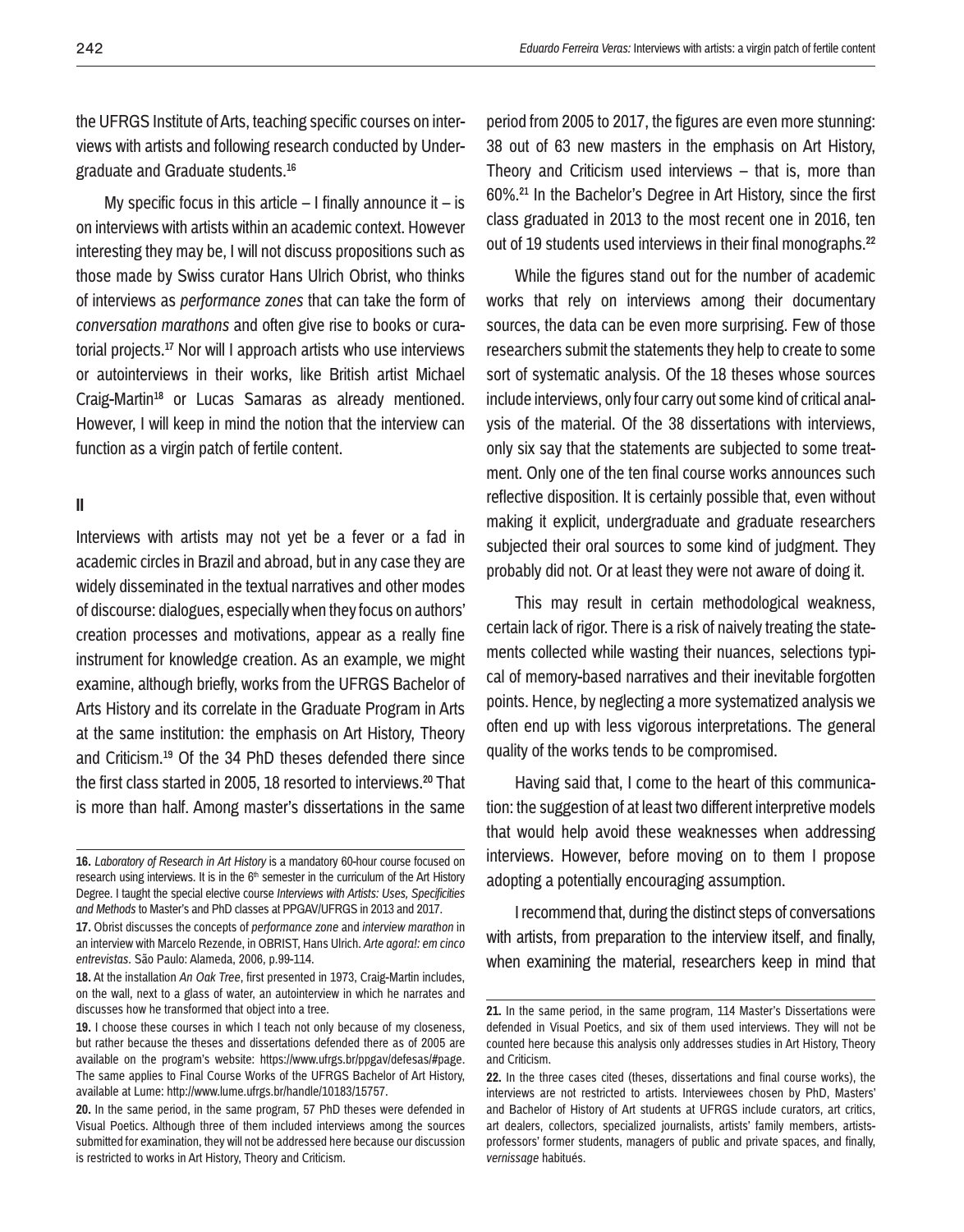there are distances, differences and tensions between *image* and *word*, between *verbal* and *visual*. I am not saying that it is imperative to review, at each interview conducted, ancient – and sometimes passionate – debates such as *Ut pictura poesis erit, paragone or Laocoonte*,<sup>23</sup> but their warning should be kept alive: except for some fascinating works in conceptual or post-conceptual art,24 work and text are *almost* never the same.

Perhaps it would be even more appropriate to emphasize a development of this point, which concerns the coexistence, not always harmonious, between artistic creation itself and the discourses about it, especially those coming from artists themselves, whether they are descriptions, reports of *intentions* or even interpretive suggestions. Artists themselves often warn us against the inconvenience of mixing those generally diverse instances.

As Louise Bourgeois comments:

Artists' words must always be interpreted carefully. The finished work is often strange, and it sometimes represents the opposite of what the artists felt or wanted to express when they began. At best, artists do what they can instead of what they want. Once the battle is over and the damage is faced, the result can be surprisingly tedious – but sometimes it is surprisingly interesting. [...] Artists who discuss such a hidden sense of their work are usually describing literary and secondary subjects. If the core of their original impulse is in any place, it is in the work itself.25

Likewise, Waltercio Caldas says:

If I stand as an advocate of my work, I have to advocate the fact that it is being minimized in this situation [of an interview] and that myself and my statement are being valued more than the view of my work. Since I think it is in the experience of seeing the work, of being in front of work, that everything is justified, it is important to keep this parameter.26

Umberto Eco, rather as a novelist than a semiotist and essayist, says:

**26.** VERAS. Opus cit., p.12.

It happens that the same artists/authors, after some time and having settled the emotions of creation, tend to modulate their restrictions that were so severe at first sight. Somehow they allude to other possibilities of enunciation and reading of what they would have to say. According to Bourgeois, "artists must say what they feel. My work grows from the clash between the isolated individual and the group's shared consciousness".28 Caldas says: "I can talk about a subject that interests me or the subject that raises my concerns".29 Eco sustains: "Authors should not interpret. But they can tell how and why they wrote it".30

Despite imperfections or contradictions of discourse, fortunately because they exist, artists'/authors' statements – when examined with acuity – can be stimulating and challenging. This premise, more than a magical key to hermeneutic fabulations, would work as some kind of warning that statements about creation should not be *literary* and *secondary* as Bourgeois emphasizes, but grow in *consciousness shared* with their interlocutors. With some methodological support, they will help clean up the process in which art history, art criticism, different interpreters, and the general public extract sugar from molasses.

#### **III**

In the courses I have been teaching about uses, specifics and methodology for interviews in the field of art, whether at the Bachelor's Degree in Art History or in the Graduate Program in Visual Arts, right after discussing the tensions between work and discourse on the work I propose to examine concepts, foundations and technical devices of content analysis – a methodology that is dear to Social Sciences – and Oral History. There would certainly be other possibilities, such as *discourse analysis*, which comes from Linguistics. I believe, however, that content analysis and Oral History, if

**<sup>23.</sup>** These debates, which have accompanied Art History from Antiquity to the present, are very briefly addressed in my dissertation: VERAS, Opus cit, p.29-30. Excerpts from the original texts that fueled the paragone and Laocoön debate are available in LICHTENSTEIN, Jacqueline (ed.). *A pintura: textos essenciais. Vol. 7: O paralelo das artes*. São Paulo: Editora 34, 2005. See also GREENBERG, Clement. Rumo a um mais novo Laocoonte. In: FERREIRA, Glória; COTRIM, Cecilia (eds.). *Clement Greenberg e o debate crítico*. Rio de Janeiro: Jorge Zahar Editor, 1997, p.45-59.

**<sup>24.</sup>** *Post-conceptual* is a concept formulated by art historian Alexander Alberro to describe certain contemporary art strongly based on discursiveness and its contexts of establishment. See ALBERRO, Alexander; BUCHMANN, Sabeth (eds.). *Art after conceptual art*. Cambridge/London/Viena: The MIT Press/Generali Foundation, 2006.

**<sup>25.</sup>** BOURGEOIS, Louise. *Destruição do pai/Reconstrução do pai*. São Paulo, Cosac Naify, 2000, p.66.

**<sup>27.</sup>** ECO, Umberto. *Apostillas a El nombre de la rosa*. Buenos Aires: Lumen/Flor, 1987, p.14, my translation.

**<sup>28.</sup>** BOURGEOIS, Opus cit, p.66.

**<sup>29.</sup>** VERAS, Opus cit., p.12. **30.** ECO, Opus cit, p.15.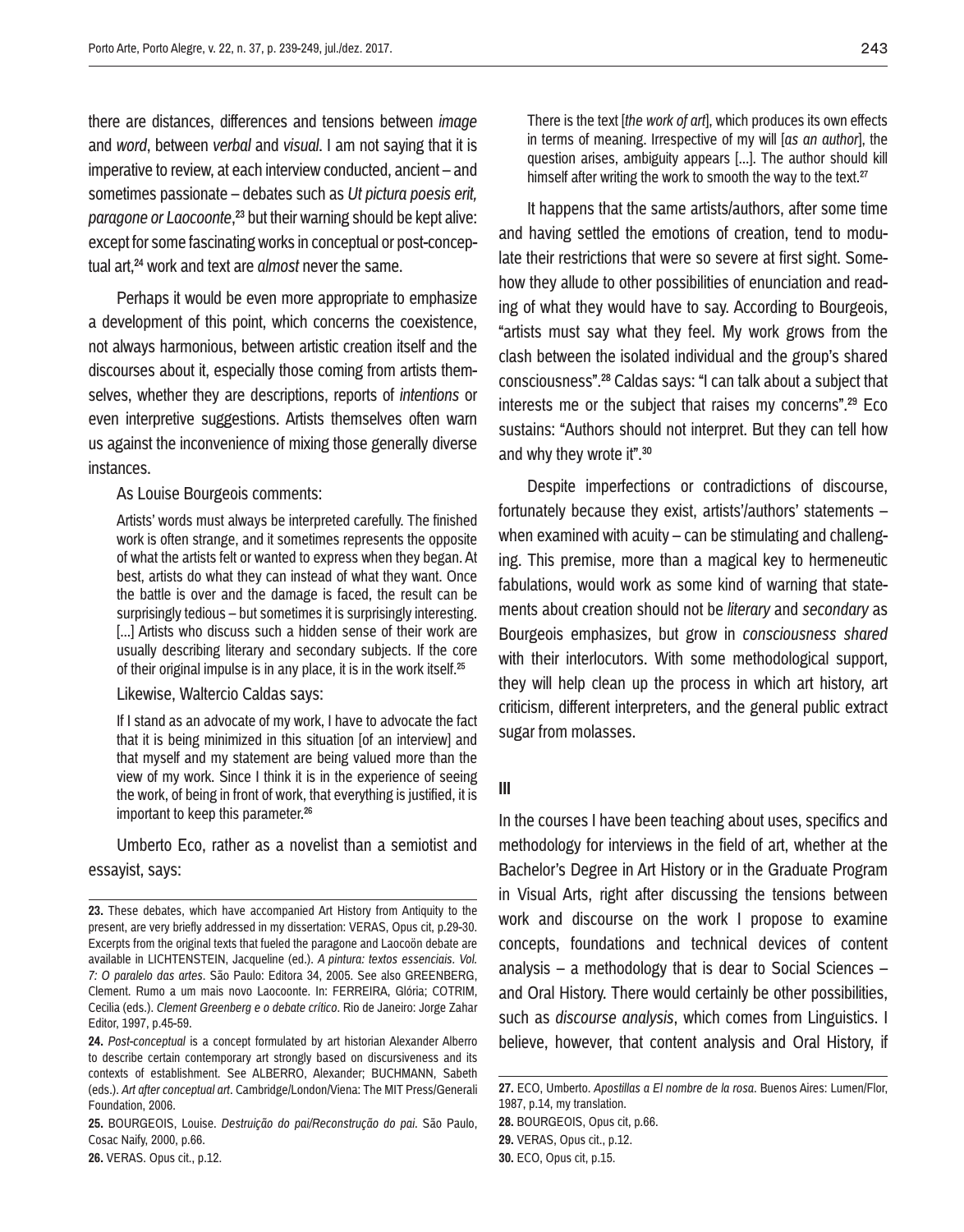well understood and well employed, offer sufficiently strong principles for careful studies in Art History. Both work with the notion that researchers must keep a live consciousness of the subjective, relational, provisional and circumstantial character of the interviews. Interviews thus emerge as texts woven by two people, in a particular context, according to interests present at that particular moment.

Some comparison, however brief, between journalistic practice and academic research, should clarify the importance of methodology application. Scientists in the Humanities, unlike press professionals, cannot afford unconsciousness. Jean-Pierre Rioux compares: the journalist "[...] collects material in any way and invents sources without being able to treat them".<sup>31</sup>

In conducting an interview, a journalist is authorized  $-$  by practice itself and the conventions of the field – to pressure, interrupt and induce the interviewee. American reporter and Professor of Journalism Hugh Sherwood thinks the interview needs to be "productive" and therefore it would be lawful to force a "reasoned" statement.<sup>32</sup> When transcribing and interview, correcting bad speech habits and redundancies typical of oral expression is not only legitimate but recommended. When editing the material, for the purposes of communicability or better narrative flow, the order of questions and answers is changed. Whole parts disappear.

In different fields of the Humanities, in turn, interviewers are consensually advised to cultivate patience and tolerance, and avoid being clever and astute. In the early 1940s, the Social Sciences – notably Roethlisberger and Dickson – set principles that still guide the use of conversations for research purposes: interviewers, although "cleverly critical", should not advise interviewees or judge them or argue with them.<sup>33</sup> Sociology and Oral History manuals seem to agree on what should be expected from one who conducts the dialogue in any situation: the creation of a climate of professional solidarity, both sincere and fraternal; attention to the interviewee's speech; permission to let memories flow without major interruptions; acceptance of possible digressive derangements; careful renewal of research themes; never recording the other's speech without prior consent. In transcription, preserving the original meanings of what one has been entrusted with rather than literality.

In comparison with journalism, even greater distances extend when one considers the current perception about the interview's reason d'etre. Journalists usually seek the truth as *something that has happened*. Highly conscientious ones believe that they will arrive at it through well-made investigation, thorough examination of sources, obsessive checking of details and exhaustive crossing of different versions. Here the truth will hardly be understood as representation of events, a – partial and provisional – representation that interviewees build about the world or themselves. The reporter's illusion is, in most cases, to reach the facts rather than an *image* of them. The interviewee emerges as someone capable of revealing something concrete, real, objective. Armando Nogueira used to say that the interview tries to "draw out the truth".34 Boris Casoy compares journalists to corkscrews: they must "bring information to the surface".35 Ricardo Kotscho compares interviews to dating: "The interviewee has to be won over to say what you want to know".36 Mario Sergio Conti warns about the need for the reporter to "[...] know how to get the best [the interviewee] has".37 Taking, winning over, bringing up, drawing out. There would be something that the interviewee has and the interviewer wants to make public.

The current theoretical development of the Humanities does not authorize this kind of search for factual truth without incorporating subjects' *elaborations*. In his *Oral History Handbook*, Sebe Bom Mehy mentions the impossibility of *retrieving* memory. Memory, he notes, is not something concrete that can be released:

[...] what is said *[about oral testimonials]* is that they are often inaccurate, full of emotional interferences and several biases. Contrary to popular belief, it is exactly the set of those changes that matters. In addition, it dwells in the emotion and even in the passion of those who narrate the subjectivity in which oral history is interested.38

**<sup>31.</sup>** RIOUX, Jean-Pierre. Entre História e Jornalismo. In: CHAUVEAU, Agnès; TETART, Phillipe (eds.) *Questões para a História do Presente*. Bauru: Edusc, 1999, p.121.

**<sup>32.</sup>** SHERWOOD, Hugh C. *A entrevista jornalística*. São Paulo: Mosaico, 1981, p.79. **33.** BLANCHET, Alain; GOTMANN, Anne. *L'enquête et ses méthodes: l'entretien*. Paris: Nathan, 1992, p.67, my translation.

**<sup>34.</sup>** CRIPA, Marcos (ed.). *Entrevista e ética: uma introdução*. São Paulo: Edusc, 1998, p.16.

**<sup>35.</sup>** Idem, ibidem, p.95.

**<sup>36.</sup>** Idem, ibidem, p.92.

**<sup>37.</sup>** CONTI, Mario Sergio. Memórias do presente. Originally published on the website *nominimo*, now available at http://www.observatoriodaimprensa.com.br/ artigos/asp170620035.htm. Accessed on September 20, 2017.

**<sup>38.</sup>** MEHY, José Carlos Sebe Bom. *Manual de História Oral*. São Paulo: Loyola, 2002, p.47.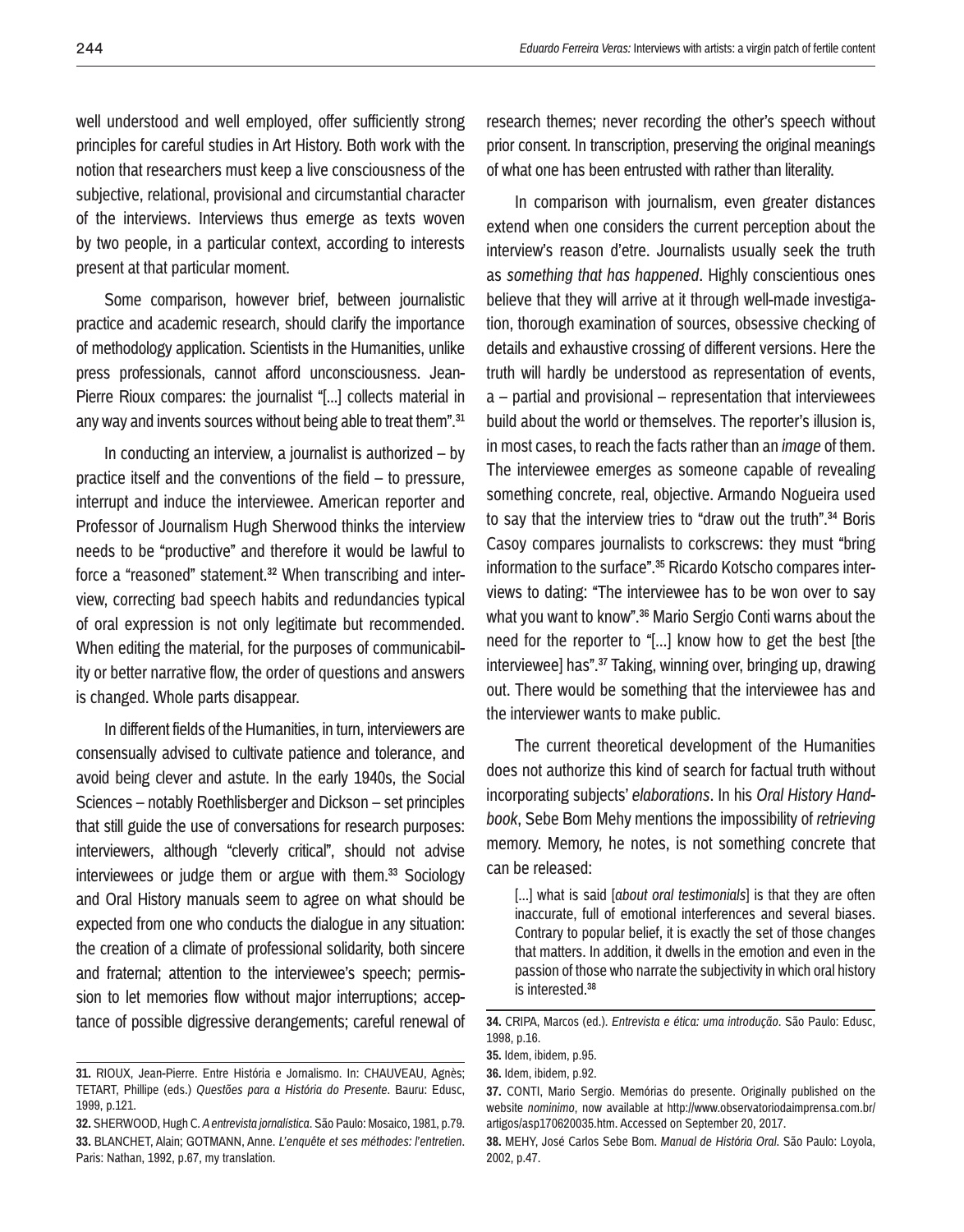#### **IV**

Although some Oral History enthusiasts refer to it as a discipline or a field of knowledge, the Brazilian Oral History Association itself stresses its characteristics as a research *methodology*, that is, something that establishes and orders working procedures.<sup>39</sup> It dates back to the postwar period, coinciding with the spread of good recording equipment in the United States and Europe and the willingness to systematize testimonies about the experience of World War II. Allan Nevins set up the first archives and coined the term Oral History in 1948 at Columbia University in New York. The most direct inspiration came from the Chicago School of Sociology, where 30 years ago testimonies were collected in the form of *life histories*. At first, interviewees were distinguished figures, but from the 1950s on dozens of American associations and universities started to listen to ordinary people in addition to the elites. In the next decade, the so-called *New Left* of British historiography, in the spirit of counterculture, understood Oral History as "counter-history" or "history seen from below", choosing its interviewees preferably among "those silenced in official records".40 In Brazil, its consolidation took place in the 1970s thanks to Rio de Janeiro's Getúlio Vargas Foundation, still the largest reference center in the systematization of oral sources in the country.

In theoretical terms, the practice of Oral History seeks support in authors who discuss and question the universe of – individual and collective – recollections, the processes of remembering events and the different ways of updating the past in the present – which is the case of works by David Lowenthal, Maurice Halbwachs and Michael Pollak, among others. The methodology also considers the risks of what Pierre Bourdieu called the *biographical illusion*. According to the French sociologist, when people are asked to share an experience or tell their own lives, the account "[…] is always or at least partly based on the concern to ascribe meaning, to make it reasonable, to draw out a logic that is both retrospective and forward-looking, consistent and constant".<sup>41</sup> In Alessandro Portelli's synthesis, memory as it is usually understood by Oral History is not restricted to "[...] a passive storage of facts"; it is rather "an active process of significations".42 The Italian literary critic, one of the greatest international references in the use of Oral History, emphasizes the sort of nuances that a researcher must perceive in narratives: "Oral sources tell us not only what people did, but what they wanted to do, what they believed they were doing and what they now think they have done".43

Finally, it should be emphasized that there is no magic formula in this methodology to protect us against uncertainties and misinterpretations. When analyzing the material available, Oral History does not provide for a rigid scheme with steps to be followed; at most, it warns us to comply with the, say, *classic* procedures for criticizing sources that are dear to History as a discipline: an interview, like other documents, (1) must be examined in terms of its internal coherence and its context of appearance; (2) it needs to be compared with other sources (not necessarily in search of what would be a possible *factual truth*, but perhaps precisely in an attempt to value or understand its fictional potential); and finally, (3) it must be observed in a broad historical-contextual framework – never in isolation.

Content analysis would be an effective alternative for those who will not give up more orthodox and safe methodologies. Widely adopted in the field of social sciences since the late 19<sup>th</sup> century, content analysis describes and interprets countless documents. Broadly speaking, in the case of interviews, it can be presented as a critical approach to interviewees' statements based on fragmenting discourses into units of analysis (recording units or meaning units) and their categorization, by similarity or analogy, in a process of classification that seems both consistent and stimulating.

This treatment, which is both quantitative and qualitative, seeks to understand explicit or latent meanings at a level beyond a faster reading.<sup>44</sup> Roque Moraes observes that such

**<sup>39.</sup>** Created in April 1994 in Rio de Janeiro, the Brazilian Oral History Association (ABHO) promotes national research meetings every two years and regularly publishes a scientific journal. On its official website, it presents its purpose: http:// www.historiaoral.org.br/.

**<sup>40.</sup>** MEHY, Opus cit, pp. 88-99.

**<sup>41.</sup>** BOURDIEU, Pierre. "A ilusão biográfica". In: AMADO, Janaína; FERREIRA, Marieta de Moraes Ferreira (eds.). *Usos & abusos da História Oral*. Rio de Janeiro: Fundação Getúlio Vargas, 1996, p.184.

**<sup>42.</sup>** PORTELLI, Alessandro. "O que faz a história oral diferente". In: *Revista do Programa de Pós-Graduados em História e do Departamento de História – PUC SP*. Projeto História, São Paulo, no. 14, Feb. 1997, p.33.

**<sup>43.</sup>** Idem, ibidem, p.31.

**<sup>44.</sup>** A more detailed presentation of content analysis is not possible here. Reference authors on this methodology include Grawitz, Krippendorff, Mucchielli, Olabuenaga, Ispizua and F. Rosemberg. A good synthesis, including a step-bystep guide for its application, can be found in MORAES, Roque. "Análise de conteúdo". In. *Revista Educação*. Porto Alegre, v. 22, no. 37, p.7-32, 1999.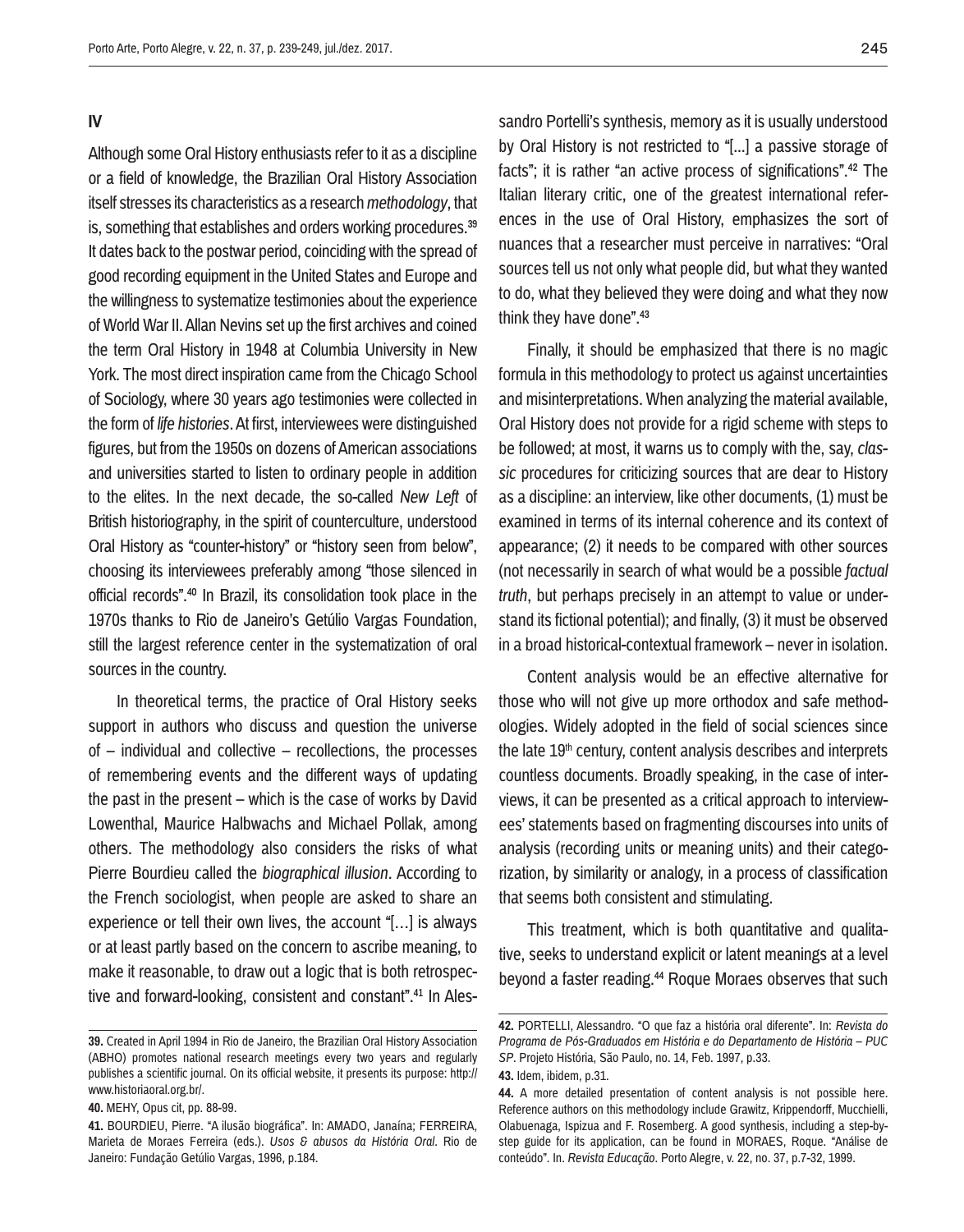methodology develops in a cyclical and circular, never sequential or linear way: "Data do not speak for themselves. We have to draw meaning out of them".<sup>45</sup> "Periodic return to data and progressive refinement of categories in search for increasingly explicit meanings constitute a process that is never really completed, in which each cycle can reach new layers of understanding".46 Less enthusiastic authors, in reviewing that methodology, will emphasize that its effectiveness will always depend on the researcher's *experience*, both in conducting interviews and in analyzing them.<sup>47</sup> An example of good application of content analysis in the field of Art History, Theory and Criticism is Luísa Martins Waetge Kiefer's master's dissertation. In her approach to the historical and social process of construction of what would be a "young artist" in today's world, she sent questionnaires to and received responses from 50 artists, critics and curators, and conducted in-depth, semi-structured interviews with six young artists. The categories of content analysis ended up underlying the most interpretative part of her dissertation.<sup>48</sup>

In this article I tried to emphasize the need for researchers to be more careful when interpreting the material produced than when preparing or conducting interviews with artists. Interviews take place one way or another. As Consuelo Lins points out, there is no manual for the right questions or a safe way for a better conversation: "Each time an interview takes place, different resolutions emerge, with their rights and wrongs".<sup>49</sup> widely hailed documentary artist and exemplary interviewer Eduardo Coutinho adds that much of what happens at an interview inevitably has to do with chance and improvisation: "You ask a question and you later regret it. Or you do not ask it and then you realize you should have. Or you ask a stupid question".50 The material will never be perfect. However, I am

**50.** VERAS, Eduardo. Enfim, uma pessoa interessante. In: *Cultura*. *Zero Hora*.

convinced that certain concepts, certain theoretical references and certain methodological precision – coming from History, the Social Sciences or other fields of knowledge – tend to lead us to a more consistent use of sources built in dialogue, with more dense and more stimulating results.

My purpose here was not to establish a single or ideal model for critical treatment of oral sources or the formulation of an *Oral* Art History. Rather, I reaffirm my belief in a methodology in permanent construction, which depends on the combination and recombination of different references coming from different disciplines, under a multifocal perspective. Luckily it will overcome traditional borders of frozen fields of knowledge. As Francis Ponge suggests, a method that is made as it goes, very little each day: "A little thing, almost nothing, but with style".<sup>51</sup>

# **V**

It would be necessary to include a final topic in this reflection on the uses and specificities of interviews with artists in the disciplinary field of Art History, Theory and Criticism. This is a new issue and, as far as I can see, it has not yet been discussed or even identified, and it is awaiting an inescapable problematization: interviews with artists have been increasingly often presented as an *autonomous text genre* in scholarly-scientific publications – or in publications very close to them. We could consider the dossier in this very edition of *Porto Arte* Magazine, but I will mention three other examples that are already circulating and recognized.

The first one is Glória Ferreira's book *Entrefalas* – a compilation of 13 interviews conducted by the author at different moments of her intellectual history, between 1980 and 2000. In the introduction, she reviews her interest in this type of dialogue since her return to Brazil after a long period in exile, and she reaffirms her conviction that interviews as a text genre "... guarantee, in the universe of art, artists' speech not subordinated to judgment, to critical evaluation, thus placed in the wide movement of artists' taking over the word".52 Interest-

**<sup>45.</sup>** Idem, ibidem.

**<sup>46.</sup>** Idem, ibidem.

**<sup>47.</sup>** The topic is discussed by authors such as Rocha and Deusdará, Campos and Turato, and Nehmey. A review of those critiques is available in CAVALCANTE, Ricardo Bezerra; CALIXTO, Pedro; PINHEIRO, Marta Macedo Kerr. Análise de conteúdo: considerações gerais, relações com a pergunta de pesquisa, possibilidades e limitações do método. In: *Inf. & Soc*. João Pessoa, v. 24, no. 1, p.13-18, Jan./Apr. 2014.

**<sup>48.</sup>** KIEFER, Luísa Martins Waetge. *Jovem artista: a construção de um duplo mito*. Programa de Pós-Graduação em Artes Visuais. Universidade Federal do Rio Grande do Sul. Master's Dissertation. Porto Alegre, 2013. See specially Chapter 4, "O jovem artista a partir do jovem artista", p.79-123.

**<sup>49.</sup>** LINS, Consuelo. *O documentário de Eduardo Coutinho*. Rio de Janeiro: Jorge Zahar, 2004, p.146.

Porto Alegre, 4 Feb. 2006, p.6-7.

**<sup>51.</sup>** PONGE, Francis. *Métodos*. Rio de Janeiro: Imago, 1997, p.27.

**<sup>52.</sup>** FERREIRA, Glória. *Entrefalas*. Porto Alegre: Zouk, 2011, p.7. Of course the author is not considering that even those interviews conducted by her may be later submitted to critical evaluation and treatment by different authors, whether or not linked to academia. Therefore she reiterates the meaning of the interview as an autonomous text genre.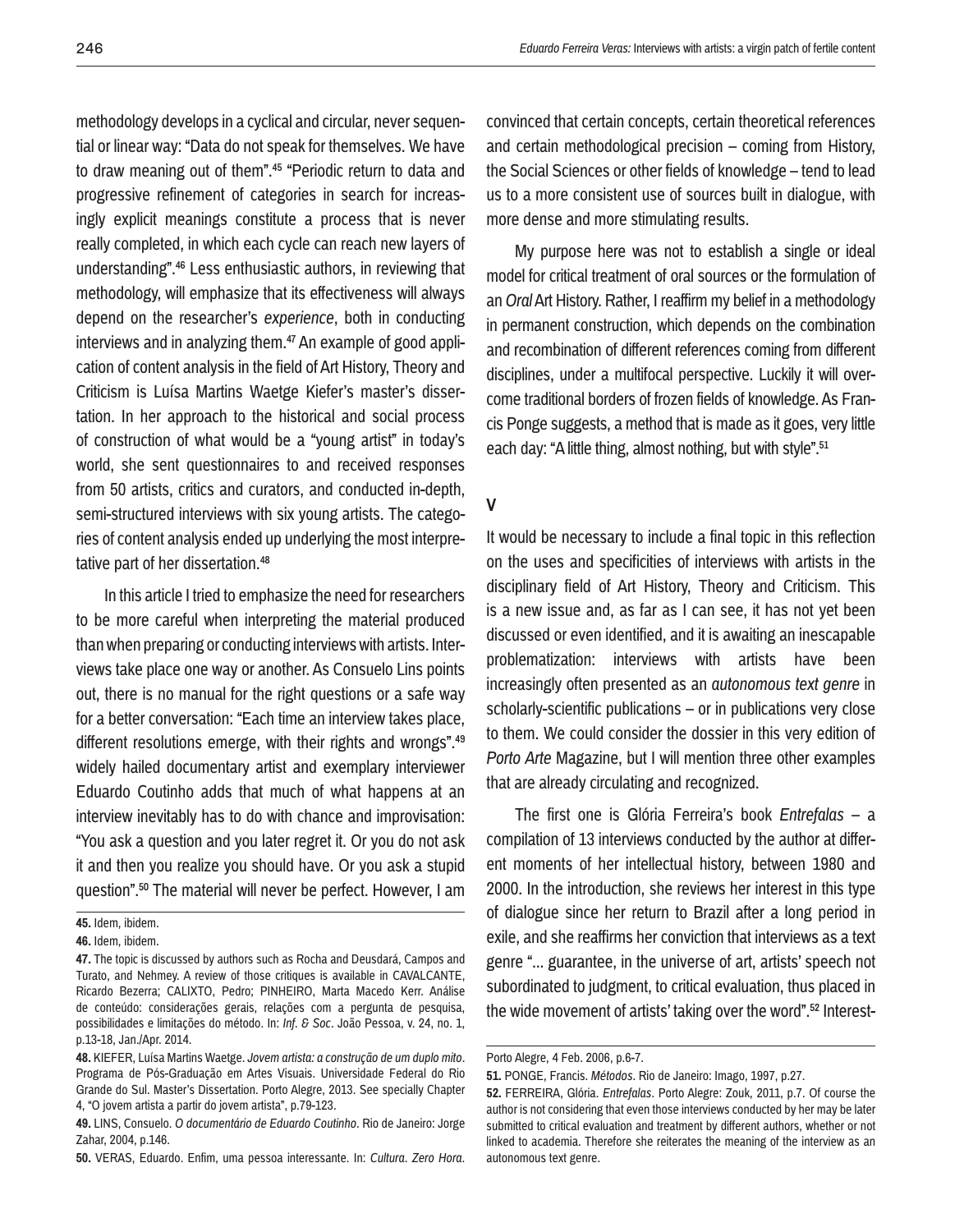ingly, in her interview with Helena Trindade, both commented on the fact that it was the artist who proposed the interview format to the other. Helena remarks: "A well conducted interview brings out a lot of things that, if it were not for that opportunity for the person to speak, would not happen. Speech is drawn to certainty. Writing is one thing after another, there's lots of editing, going back and forth".53

The second example is researcher and art critic Felipe Scovino's *Arquivo contemporâneo* – an anthology of 13 recent interviews he conducted between 2006 and 2009. In the opening text, he makes a comparison similar to Glória Ferreira's: "I propose nothing more than to remove the – excessive – third-person speech of the critic and include the artist's writing or statement".<sup>54</sup> Further on, in the same text, Scovino specifies: "By organizing an interview book, I do not want to assert that criticism is undergoing a crisis... or [that] artists' words are the only truth about their work".55 At the end of the preface, the author underscores:

This collection of texts points out that the artist's role converges to the place of the art critic, not in the sense of canceling the former's role, but of completing this critical circuit of thought. The artist is not only the subject who creates the art object, but he or she also thinks and reflects about this process and its place in the art circuit, establishing a critical discourse on the changes in art practices and contemporaneity.56

The third reference is the book *No calor da hora – Dossiê jovens artistas paulistas (década de 1980)* [In the heat of the moment – Dossier young artists from São Paulo (1980s)]. After 25 years, the volume gathers 28 interviews conducted by Tadeu Chiarelli between 1986 and 1987 when he worked as a researcher at São Paulo Cultural Center. In the introduction, Chiarelli explains the criteria for his choice of artists and estimates that the joint reading of the statements may build "[...] a panel of São Paulo's art environment from points of view that are not always taken into account".57

In different ways, with different levels of intensity, the three authors declare their intention to provide the public with less unusual but critical speeches – above all free of interferences other than those of interviewees and interviewers.

It has already been said in this very article that interviews with artists are proliferating. In Brazil, many publications have featured these question-and-answer sequences. Some of them have even become references: Lisette Lagnado's with Iberê Camargo and Leonilson, Angélica de Moraes's with Regina Silveira, Gerardo Mosquera's with Cildo Meireles, Glória Ferreira's with Nélson Félix. What stands out in these compilations by Ferreira, Scovino and Chiarelli is the option for an *anthology* format, which underlines the interview's potential as an independent text genre. In all those cases, it is no longer about a monographic book on an artist in which the interview is usually a text among others, although sometimes it is the most important one. The status of anthologies makes these three books actual *interview books*. The academic-scientific status of their authors should also be emphasized. Although Ferreira, Scovino and Chiarelli are recognized for their experience as critics and curators, they are also widely recognized as professors and researchers with significant work in Brazil's university environment in the area of Visual Arts, Art Criticism and Art History.58

Hence the importance of debating a formal issue that accompanies the interviews published in these three books: conversations take on a journalistic format, the so-called *pingpong*, or more intimately *ping*: questions and answers transcribed one after the other, making up a dialogue to be read. There is certainly no drama in that choice, but the preference for that model should raise some questions: what does this academic-scientific option imply? Do we take into account that this pattern comes from journalistic practice? Are emblematic paradigms of journalistic ping-pong also guiding academic ping-pong? Will we embrace our appreciation for the most spectacular.<sup>59</sup> the sensational, for edition that improves what was said by eliminating redundancies and bad habits typical of oral expression, which changes the order of the questions and makes the text so different from the interviews that come as annexes and appendices in theses and dissertations? Or

**<sup>53.</sup>** Idem, ibidem, p.165.

**<sup>54.</sup>** SCOVINO, Felipe. *Arquivo contemporâneo*. Rio de Janeiro: 7 Letras, 2009, p.7. **55.** Idem, ibidem, p.10.

**<sup>56.</sup>** Idem, ibidem, p.14.

**<sup>57.</sup>** CHIARELLI, Tadeu. *No calor da hora – Dossiê jovens artistas paulistanos (década de 1980)*. Belo Horizonte: C/Arte, 2011, p.20.

**<sup>58.</sup>** Glória Ferreira holds a PhD in Art History from the University of Paris I. She is currently a collaborator professor at the Graduate Program in Visual Arts at the Federal University of Rio de Janeiro. Felipe Scovino holds a PhD in Visual Arts from UFRJ; she is now a professor at that institution and she coordinates the Graduate Program in Visual Arts. Tadeu Chiarelli holds a PhD in Visual Arts from the University of São Paulo and is a full professor at that school.

**<sup>59.</sup>** On that, see Mucchielli: "A entrevista jornalística é um espetáculo, e o tema posto ou proposto é escolhido em função do público". In: MUCCHIELLI, Roger. *A entrevista não diretiva*. São Paulo: Martins Fontes, 1995, p.12.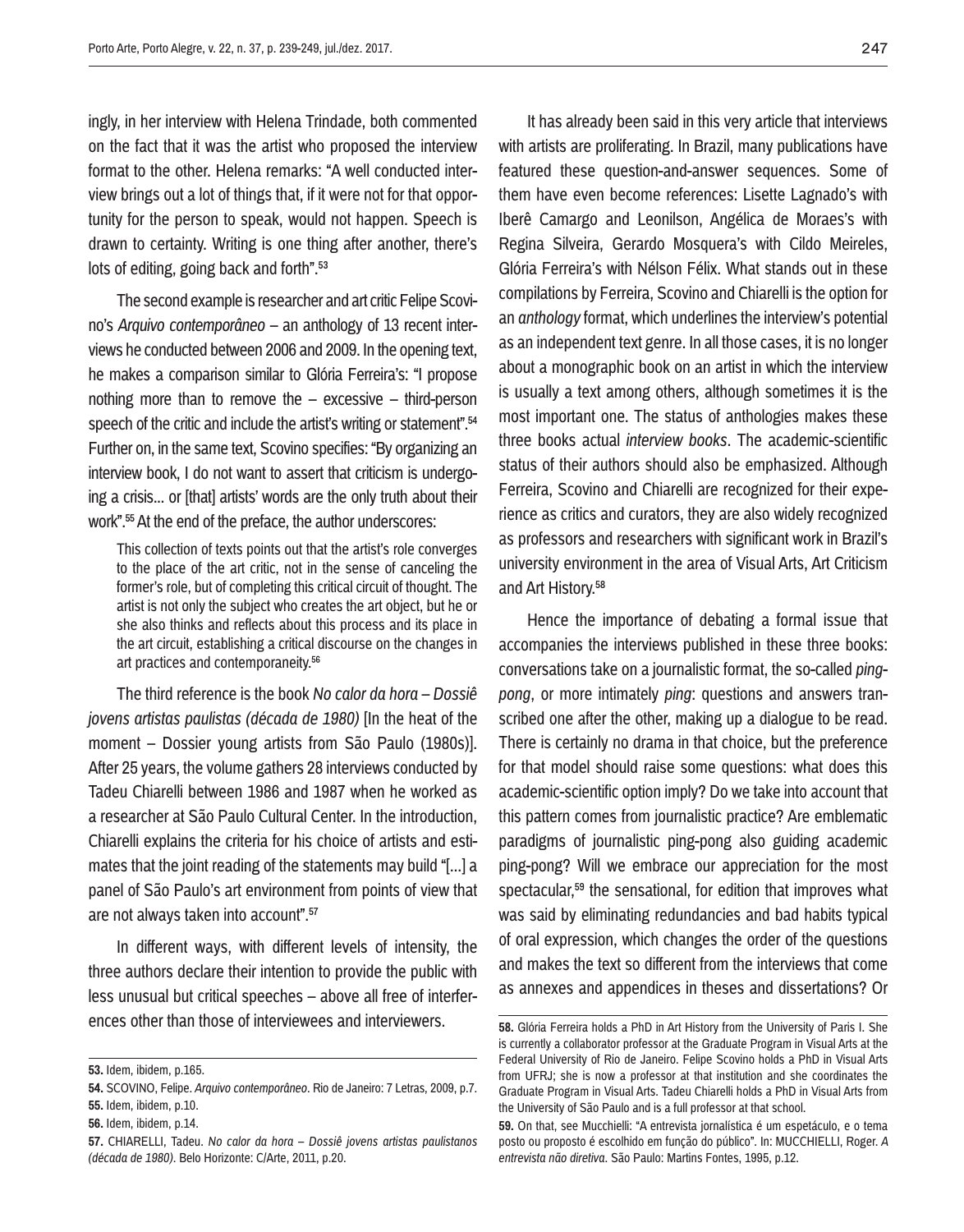are we unwilling to compromise? If we do so in the name of clarity, elegance, comprehensiveness, attractiveness, of the broadest autonomy of the interview as text, will that be taken into consideration if we analyze the material?

I am not advocating that we avoid the *ping* format in non-journalistic texts. On the contrary: I am sympathetic to it at first, but I warn that this should be better observed and debated – that is, problematized.

I remember that one of the artists interviewed for my Master's research, reading the work already done, noticed that I had missed the opportunity to include the transcribed interviews into the dissertation's main text. They were exhaustively quoted and dissected throughout the text, but they appeared in full ping-pong format only in the appendixes. Recently, a close friend, in her PhD research, had this boldness I lacked and alternated pings with the chapters she wrote herself. The panel complained about that almost unanimously.

It is strange that the format, despite its success, despite being included in academic-scientific journals, whether in regular sections or in occasional appearances, does not receive the same score in Capes' evaluations. The institution's recent four-year report reaffirms that in Graduate Programs' publications "[...] reviews and interviews may be published, but are not considered as original articles".<sup>60</sup> If this criterion is maintained, in the next evaluation this article will score fewer points than the interview I conducted with Maria Helena Bernardes for this very edition of Porto Arte.

#### **References**

ALBERRO, Alexander; BUCHMANN, Sabeth (orgs.). *Art after* 

*conceptual art*. Cambridge / Londres / Viena: The MIT Press / Generali Foundation, 2006.

AMADO, Janaína; FERREIRA, Marieta de Moraes Ferreira (orgs.). *Usos & abusos da História Oral*. Rio de Janeiro: Fundação Getúlio Vargas, 1996.

ASSIS BRASIL, Luiz Antonio de (coord.); DOVAL, Camila Canali;

SILVA, Camila Gonzatto da; SILVA, Gabriela (orgs.). *A escrita criativa – Pensar e escrever literatura*. Porto Alegre: Edipucrs, 2012.

- BASBAUM, Ricardo. *Além da pureza visual*. Porto Alegre: Zouk, 2007.
- BLANCHET, Alain; GOTMANN, Anne. *L'enquête et ses méthodes: l'entretien*. Paris: Nathan, 1992.
- BORGES, Jorge Luis; FERRARI, Osvaldo. *En dialogo I*. Buenos Aires: Sudamericana, 1998.

BOURGEOIS, Louise. *Destruição do pai / Reconstrução do pai*. São Paulo, Cosac Naify, 2000.

BUENO, Cleuza Maria de Oliveira. *Entre-vista: espaço de construção subjetiva*. Porto Alegre: Edipucrs, 2002.

CHAUVEAU, Agnès; TETART, Phillipe (orgs.) *Questões para a História do Presente*. Bauru: Edusc, 1999.

CHIARELLI, Tadeu. *No calor da hora – Dossiê jovens artistas paulistanos (década de 1980)*. Belo Horizonte: C/Arte, 2011.

*Cultura. Zero Hora*. Porto Alegre, Feb 4, 2006.

CRIPA, Marcos (org.). *Entrevista e ética: uma introdução*. São Paulo: Edusc, 1998.

DETTERER, Gabriele (org.). *Art recollection – Artists' interviews and statements in the Ninethies*. Ravena: Danilo Montanari / Exit / Zona Archives Editori, 1997.

ECO, Umberto. *Apostillas a El nombre de la rosa*. Buenos Aires: Lumen / Flor, 1987.

FERREIRA, Glória. *Entrefalas*. Porto Alegre: Zouk, 2011.

- \_\_\_\_; FÉLIX, Nelson. Trilogias *Conversas entre Nelson Félix e Glória Ferreira*. Rio de Janeiro: Pinakotheke, 2005.
- \_\_\_\_; COTRIM, Cecilia (orgs.). *Clement Greenberg e o debate crítico*. Rio de Janeiro: Jorge Zahar Editor, 1997.

*Inf. & Soc*. João Pessoa, v. 24, n. 1, p.13-18, Jan. / Apr. 2014.

KIEFER, Luísa Martins Waetge. J*ovem artista: a construção de um duplo mito*. Programa de Pós-Graduação em Artes Visuais. Universidade Federal do Rio Grande do Sul. Dissertação (Mestrado). Porto Alegre, 2013.

KUH, Katharine. *Diálogo com a arte moderna*. Rio de Janeiro: Lidador, 1965.

LICHTENSTEIN, Jacqueline (org.). *A pintura: textos essenciais. Vol. 7: O paralelo das artes*. São Paulo: Editora 34, 2005.

- LINS, Consuelo. *O documentário de Eduardo Coutinho*. Rio de Janeiro: Jorge Zahar, 2004.
- MEHY, José Carlos Sebe Bom. *Manual de História Oral*. São Paulo: Loyola, 2002.
- MORIN, Edgar. *Cultura de massa no século XX: o espírito do tempo*. Rio de Janeiro: Forense Universitária, 1990.
- MUCCHIELLI, Roger. *A entrevista não diretiva*. São Paulo: Martins Fontes, 1995.

**<sup>60.</sup>** Capes's Four-Year Evaluation Report 2013-2016/ Four-Year Report 2017. Coordenação de Aperfeiçoamento de Pessoal de Nível Superior. Brasília. Sept. 2017. Available at https://docs.google.com/ viewer?a=v&pid=sites&srcid=Y2FwZXMuZ292LmJyfGF2YWxpYWNhby1xdWFk cmllbmFsfGd4OmZiNWQ0YjdlYWQyNzViZA. Accessed on Sept. 25, 2017.